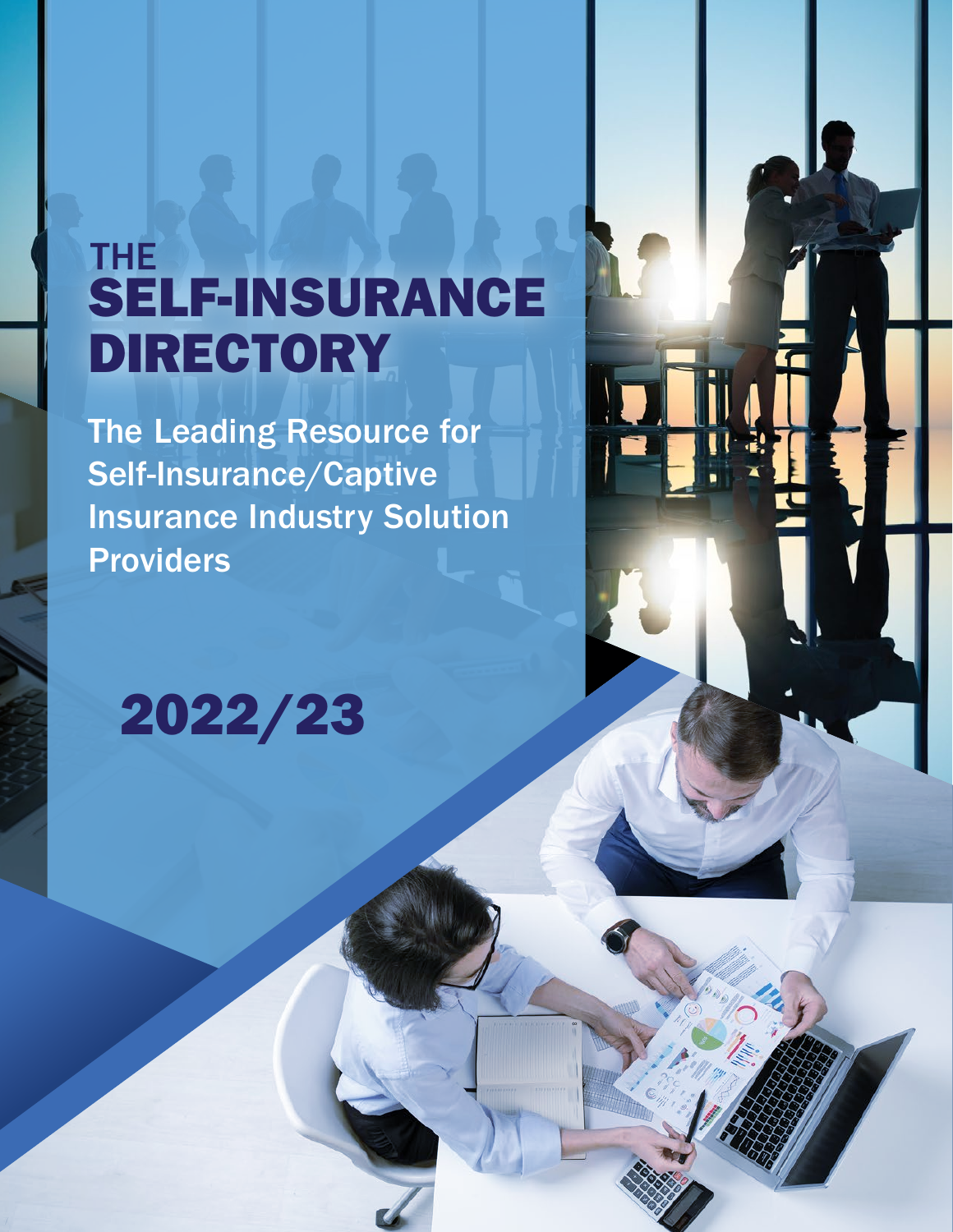# SIPC

### **JOIN US THIS YEAR, REGISTER TODAY!**

For 36 years, the Self-Insurers' Publishing Corp.

(SIPC) has produced The Self-Insurance Directory – a service provider directory which lists third party administrators, excess/stop-loss insurance carriers, captive managers, brokers/consultants, software vendors and many other companies that provide products and services to self-insured employers. The Self-Insurance Directory is the directory that the Self-Insurance Institute of America Inc., (SIIA) distributes when companies are looking for guidance in potentially utilizing the self-insurance/captive industry.

The Self-Insurance Directory is distributed to:

- Companies looking for self-insurance industry professionals
- Attendees at SIIA-hosted educational conferences
- 15,000 industry professionals worldwide (online edition)
- All SIIA members

The Self-Insurance Directory is the self-insurance industry's most valuable service provider listing.

**DON'T MISS OUT!** Several of your competitors are already reaping the benefits of being listed and advertising in last year's directory. Application, artwork and payment deadline for The Self-Insurance Directory 2023 is **JULY 22, 2022**.

Should you have any additional questions, please contact Shane Byars at (888) 394-5688 or sbyars@sipconline.net.

The Self-Insurance Directory is divided into several categories by type of service provided. If your company provides a variety of services, you may want to be listed in more than one section. To enhance your listing, you may also purchase advertising space. Due to design and layout, specific positioning of your ad is not possible. However, in most cases your ad will appear in the same section as your listing.

#### WHO IS ELIGIBLE FOR LISTING AND ADVERTISING IN THE SELF-INSURANCE DIRECTORY?

All companies that provide a product/service to the self-insurance/captive industry. SIIA members will receive the SIIA logo next to their listing and a reduced rate for additional listings or ads. For information on advertising and listings, please call SIPC Headquarters at (888) 394-5688 or visit www.sipconline.net.

#### HOW MUCH DOES IT COST TO BE LISTED?

The first section listing is complimentary for SIIA members and \$250 for non-members. Each additional section listing is \$69 for SIIA members and \$119 for non-members.

#### WHEN IS THE DEADLINE TO SUBMIT MY APPLICATION AND ARTWORK FOR MY AD?

Both application and artwork must be received by July 22, 2022.

#### HOW DO I GET MY LISTING ONLINE?

Online listings are included. All listings will appear not only in the printed version of The Self-Insurance Directory, but also in the online edition on the SIPC and SIIA websites for one full year.

#### WILL MY ONLINE LISTING(S) LINK TO MY COMPANY'S WEBSITE?

Yes, all companies that provide their web address will be linked to that website in the online edition.

#### CAN I HAVE AN AD IN THE SELF-INSURANCE DIRECTORY?

Yes, details on advertisement pricing is in Section D of the application.

- Sign up for The Self-Insurance Directory
- Complete the Advertising Application
- Interior Ad: High resolution/300 dpi, no files with bleed or crop marks
- Cover Ad: High resolution/300 dpi, Ads with bleed, must have crop marks
- Accepted Formats: CMYK, PDF with fonts embedded is preferred, InDesign (.indd + links/fonts), Illustrator (.ai/.eps) or Photoshop (.jpg/.eps/.tif)
- Black TEXT should not be grayscale or CMYK built black, ONLY 100% black
- No Microsoft files will be accepted (Word/Publisher/PowerPoint/etc.)
- Email files to ads@sipconline.net

#### IF I HAVE ANY QUESTIONS, WHO CAN I TALK TO?

Shane Byars at (888) 394-5688 or sbyars@sipconline.net

#### **APPLICATION, ARTWORK AND PAYMENT MUST BE RECEIVED NO LATER THAN July 22, 2022.**